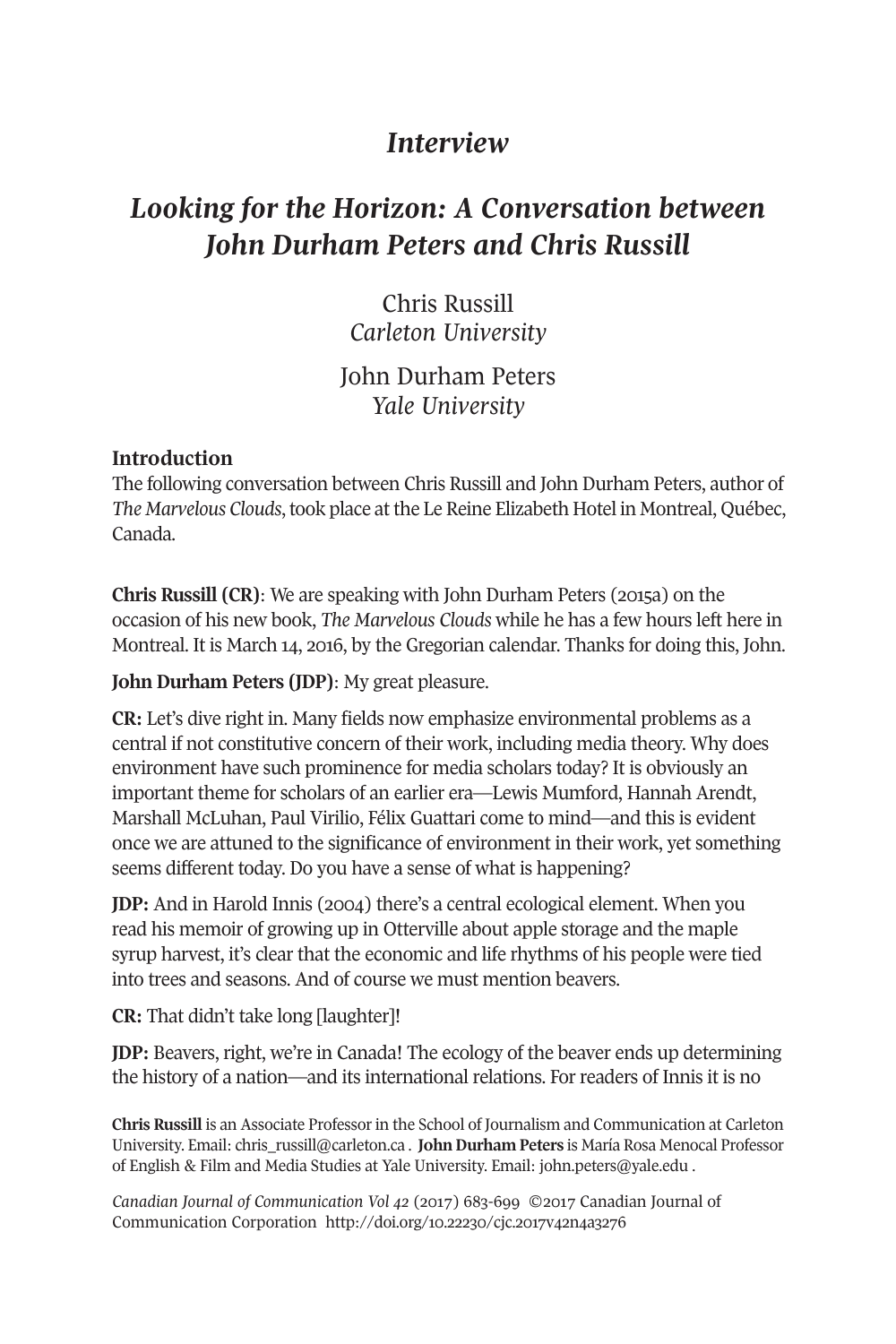stretch to think of beavers as natural objects for media theory. But as to why the [significance of the] environment now, I think the worst answer is academic fashion. In writing *The Marvelous Clouds* I had a few pangs of conscience that I was at risk of cashing in on the currency of green work without doing the serious interdisciplinary homework required. As a counter to fashion, I tried to show how the interest in nature is a deeply embedded concern in both American transcendentalist and pragmatist traditions, and that both of those lineages are not afraid to talk about nature in really rich and complicated ways. I'd say the current challenge of critical environmentally conscious media studies is to avoid the old ban on talking about nature at all. Naturalization for a long time was an intellectual felony. To call something natural was to say, "it's okay, it's given," and thereby reinforce the existing power structure. Obviously much critical work has importantly sought to find contingency and history where ideologues have found nature. But that doesn't mean we should abandon the concept of nature—an entity that, after Darwin and others, turns out to be deeply historical as well. If we do, we risk letting the natural scientists walk off with all the goodies. Nature should be at the heart of the humanist's agenda.

The green turn, especially the atmospheric green turn, then, has a longer horizon. During the Cold War there was very much the sense of apocalypse from the sky. It wasn't 400 parts per million of carbon. It was thermonuclear holocaust. And fear of death from the sky is a very old worry in many cultures—the dangerous sky that's going to erupt and burn and bring species extinction. We shouldn't forget this horizon when we hear IT engineers talk about "the cloud." We look upward and instead of seeing God or animals in the clouds, we see the end. The anthropocene is fashionable, but it is also urgent and deep.

**CR:** I feel like that's a perennial tension in media theory. There is the imperative to have an ethical-political relationship to contemporary things that are going on, while trying to let the deeper wellsprings of our thought shape our response. As a friend of mine says, there is a fair bit of ambulance chasing in media theory.

#### **JDP:** That's perfect.

**CR:** The anthropocene is a rather interesting site through which humanistic scholars work out their relationship and dissatisfaction with natural sciences. I find the term encourages an elemental approach, insofar as we are turning the Earth inside out. We're unearthing trees, rocks, liquids, gases and flinging them up into the sky and oceans with ridiculous rapidity. In this respect, I think a concern with the anthropocene encourages the atmospheric sensibility of your book—I mean there's something strange about so intently flinging the terrestrial into the air and into the ocean. So I find "anthropocene" an interesting term to think with, as a provocation to reframe intellectual work in relation to how the Earth works. But I understand the way rapid shifts between fads overwhelm the sensibility we are talking about.

#### **JDP:** Right, right.

**CR:** You mentioned beavers and Innis, it reminds me of the problems that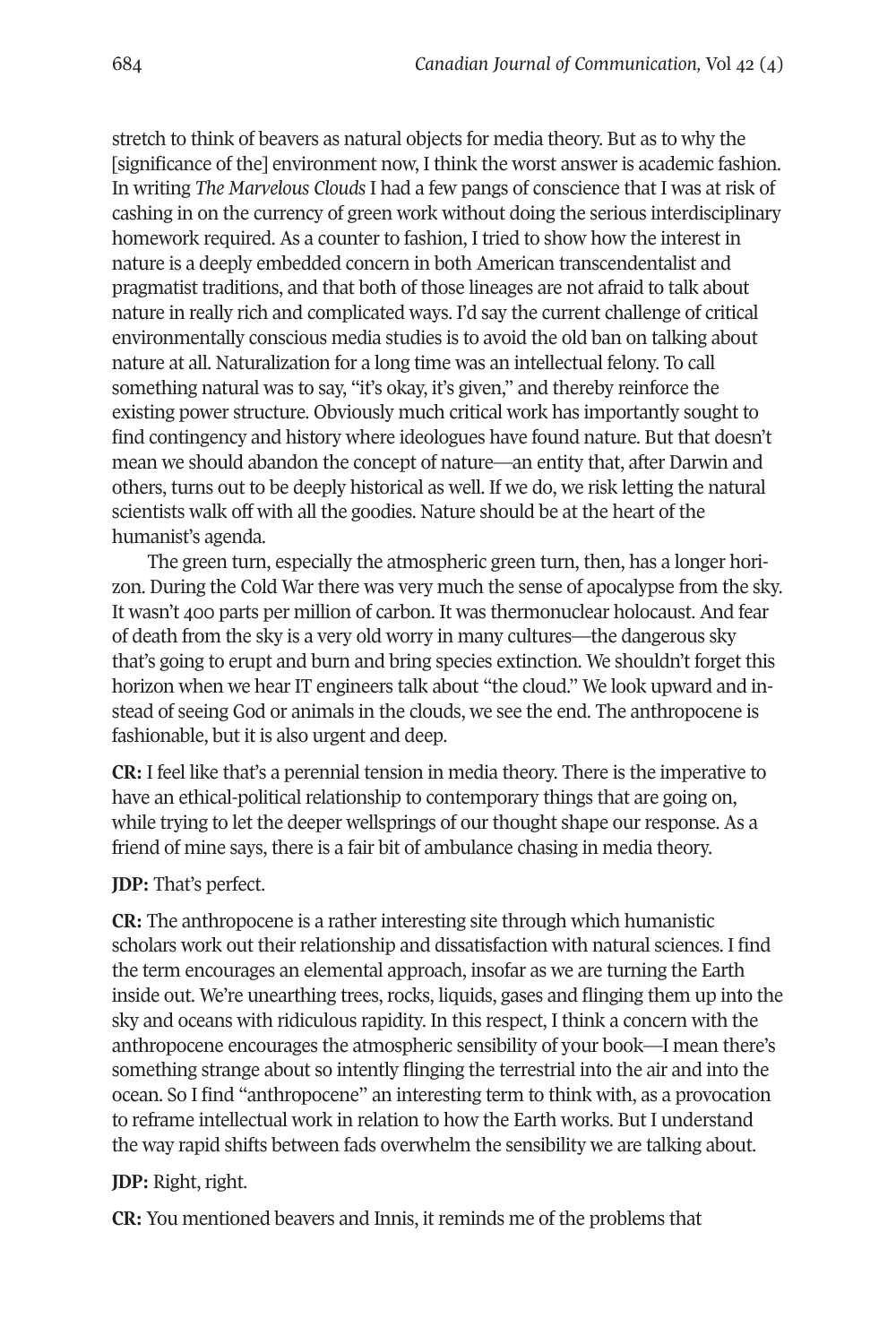exporting beavers created in South America, I think Argentina, when they created a beaver colony to reproduce the fur trade and ended up with an unmanageable ecological menace.

**JDP:** I can believe that. Like rabbits in Australia—an iatrogenic disease!

#### **The Canadian tradition as mediator**

**CR:** Perhaps this is a good transition to Canadian media theory. Can you remember where you first came across it? Was it James Carey or before his work that you started reading McLuhan or Innis?

**JDP:** I was an undergrad and I dropped out for a year to work in a stockbrokerage. My only alienable skill was typing so I worked as a wire operator.

**CR:** Oh, please let this be a Bartleby-type story.

**JDP:** It actually sort of is. I can remember talking to one of the stockbrokers, a kind of artsy guy who had gotten into stockbroking to make ends meet but wasn't really invested in it, and he mentioned McLuhan to me. This was 1980. Then I remember getting the news of McLuhan's death shortly after that, so it was on my radar when I was still an undergrad.

Carey was a great advocate of the Canadian tradition. One of the great things about the Canadian tradition is that it gives Americans a way of getting outside the bubble, and of looking in. I guess Americans can profit from the double bind McLuhan talked about. McLuhan, like Robbie Robertson, had an infatuation with the American south, as allied critics of the industrial north, of Yankee hegemony. Those of us upset about the grotesque pathologies of American life find an alternate path in Canada. (Of course those pathologies also enabled some of the great things about American life, the pressure cooker that gave us such literary, musical, cinematic, and other inventions.) For a long time, American thinkers went to Paris to get outside. But Canada is a lot closer!

**CR:** I hear Trump is driving that number up.

**JDP: He-who-must-not-be named** … I once heard a talk by Mark Noll (2013), the distinguished historian of American religion, in which he said that instead of buying a red convertible for his midlife crisis, he started studying religion in Canada. Everything was so radically different but in subtle and obscure ways. Canada scrambles the categories. You can't have a Red Tory in the United States. It's just very hard to imagine George Grant's kind of politics there. To me it sounds really attractive to have a spiritual interest and investment in long-lasting cultural values, but also a radical approach to economic life and social order. Such thoughts hardly compute in American consciousness.

If you are interested in the philosophy and history of technology, Canada is the place to be. Personally, I have never found more receptive academic audiences anywhere than in Canada. Canadian scholars take their canons seriously. You can always get a good conversation going about Innis, say. The U.S. may have more contestants, but [it has] a much more muddled canon.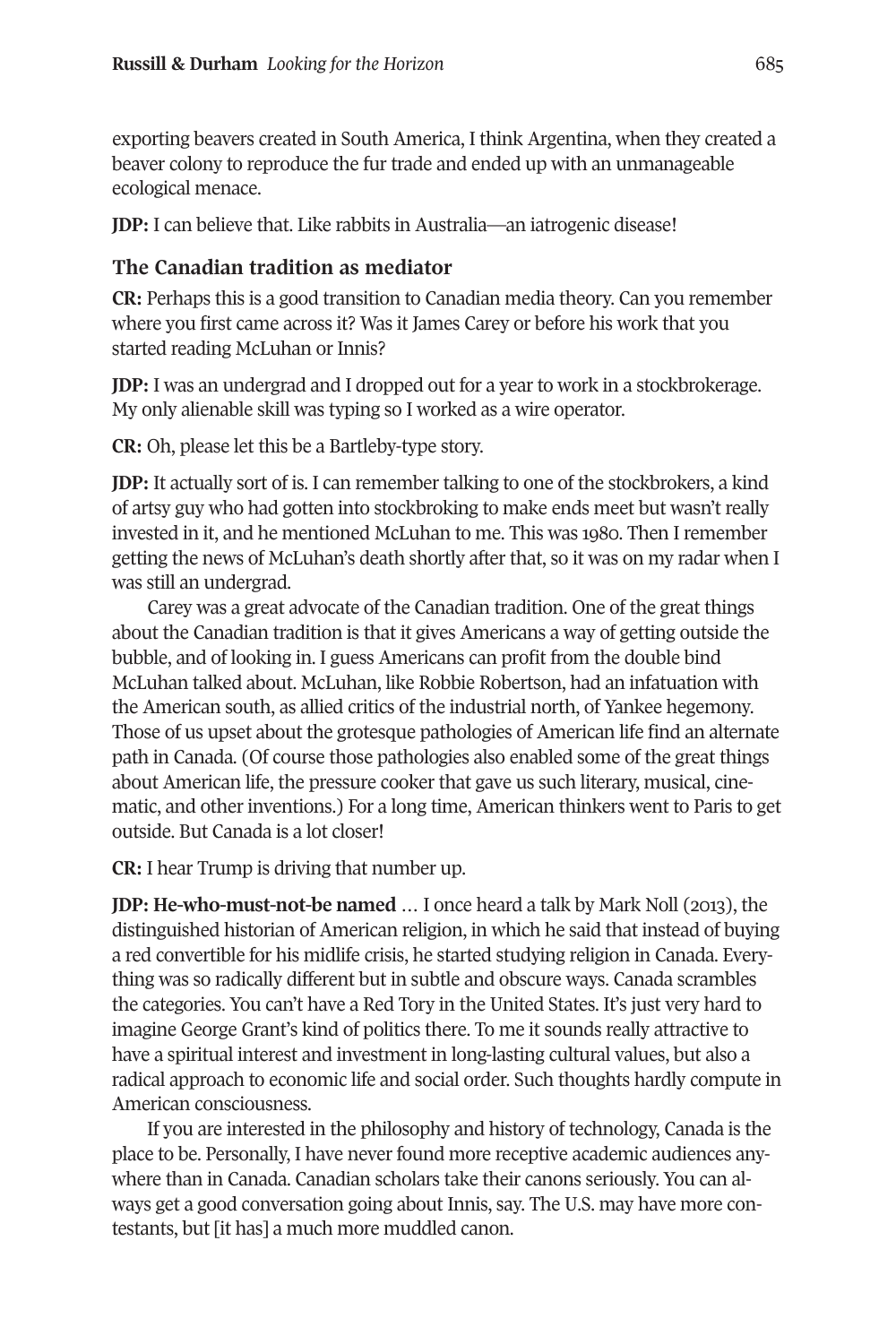**CR:** Well you have offered a canon of sorts in the past. In *Speaking into the Air* (Peters, 1999), you develop this tension between American pragmatism and what we might call the post-Heideggerian inheritance, and while I didn't check to see the degree to which the Canadian tradition registered in that book, it's certainly more pronounced in *The Marvelous Clouds*.

#### **JDP:** Definitely.

**CR:** And I think this is one of the very interesting ideas you have, that of the Canadian tradition as a mediator of continental and American philosophies of media. In this respect, Canada figures not as the anti-environment to America, as McLuhan put it, but as mediating the theoretical tensions of the relationships between America and Europe.

**JDP:** Yes, I floated this idea in a conference in 2006 in Germany and published it later (Peters, 2008a).

**CR:** I think you used the Daimler Chrysler merger …

**JDP:** … A merger that in fact didn't work out very well.

**CR:** But based it in Toronto. I'll confess that the idea of a merger that becomes a German takeover of U.S. production that ends up sold off to Italians is a pretty fun analogy for cultural theory. But, seriously, the proposal gets at your own mediatory impulses and hints at the longer legacy of Canada as medium and mediator. Canada is an in-between space—of cultures and economics during the fur trade, of military struggle with the DEW [Distant Early Warning] Line and the Cold War, and of environment given its historical role in facilitating environmental agreements between Americans and Europeans during global crisis. In scholarly terms, your proposal encourages a way of reading Innis and McLuhan that is unique and rather different from how both Carey and Friedrich Kittler do so.

**JDP:** Yes, both Carey and Kittler bring their own biases, of course. Both favour Innis over McLuhan. Kittler's critique of McLuhan is a standard poststructuralist attack on his Catholic humanism, his complaints about media-induced "angelism" and "discarnate" sensibility, which were things that Kittler celebrated in his smirky, jokey way. Carey's Innis is a brilliant economic historian, but Kittler's is a military historian, best known for his lecture at Imperial College in 1949. I'm not sure how carefully he read Innis, but Geoffrey Winthrop-Young (2011) calls Kittler "Innis in combat fatigues" (p. 140).

**CR:** Innis is at his anti-American best at that point.

**JDP:** Kittler loves the anti-American part too. It's common in German intellectual life to be anti-American, but fascinated by America at the same time, which is also not unusual for Canadian intellectual life.

**CR**: There is an old saying that suggests Americans are benignly ignorant of Canada, whereas Canadians are malevolently informed about the United States.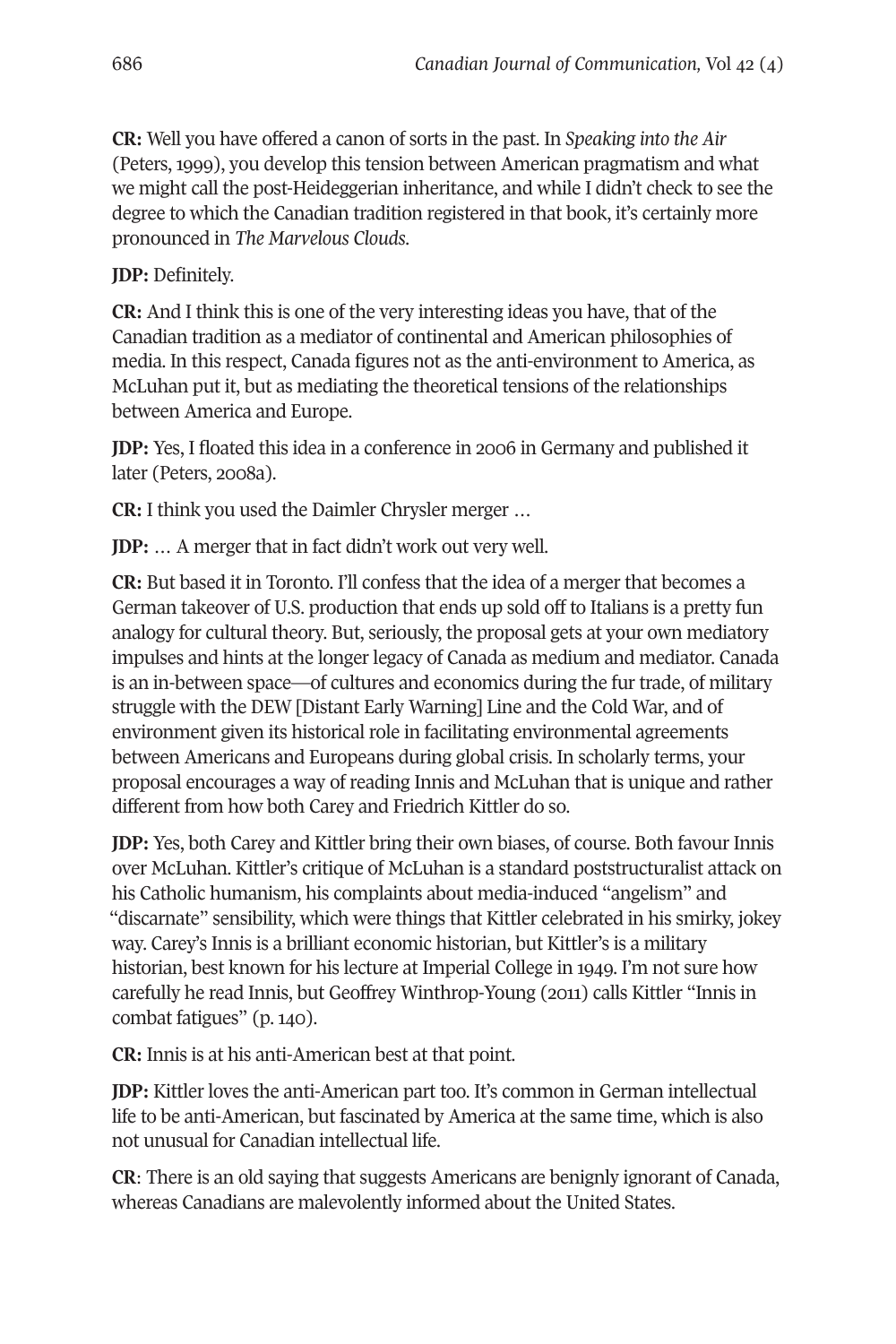**JDP:** I think that's certainly true.

#### **The next evolutionary step for media studies**

**CR:** One of the claims made in the 2006 talk (Peters, 2008b) is that Kittler identified the next evolutionary step for media theory. It is a statement you put forward in this new book as well (Peters, 2015a). It is a pretty provocative thing to say. Have people missed this step? Or are they unaware that their thinking is shaped by it?

**JDP:** Well, this is very interesting. Because the diffusion of Kittler is very uneven, just as the diffusion of German thought is very uneven. German media theory is hardly ever called that inside of Germany. It's clearly an export label. It's like Bruno Latour's quip that four things are wrong with the term "actor-network theory": actor, network, theory, and the hyphen. Similarly, there are three things wrong with the term "German media theory." It's not only by Germans or about Germany, it is not only about media but more recently "cultural techniques," and it is history as much as theory.

In the U.S., Ivy League language departments have taken on so-called German media theory more readily than Big Ten communication departments (University of Iowa, Penn State, University of Minnesota, University of Wisconsin, University of Illinois, etc.). Communication studies as a discipline is historically connected with the kind of Midwestern vision of prairie Republicanism, of good people speaking well, of a rhetorically empowered citizenry that Kittler's cranky high-cultural, snarky, philosophical, tech-heavy stories don't resonate with very well. As he once snarkily put it, human beings are mixtures of neurophysiology and communications technology. That's not very Jeffersonian ….

**CR:** Comparative literature gets there early on and establishes a digital humanities frame for his work. That is different from how other traditions of media theory are appropriating his approach.

**JDP:** Exactly. The book that Mark Hansen and Tom Mitchell (2010) put together, *Critical Terms in Media Studies*, is a good example of comp lit media studies. I find in teaching Kittler that the nerdy or hipster males often like him best. Kittler participates in an engineering boy culture in his socially clueless fascination with the machine. In his intense identification with operations and programs his work has some resonance with the culture of autism—a point that Douglas Coupland makes about McLuhan. It is probably uninteresting what Kittler's clinical history is. But in terms of the stylistic mode that he works in, he's rarely interested in people or in relationships except insofar as he can convert them into algorithms.

**CR:** Only broken people really ….

**JDP:** Or demi-gods. In his last crazy work on music and mathematics it's kind of a complete about-face. Instead of figuring out how Europeans love knowledge, let's figure out, he says, how Europeans knew love. So let's stop talking about war and start talking about love technologies, which are music and mathematics. To be fair about my previous point, he does care—rapturously—about love relationships here.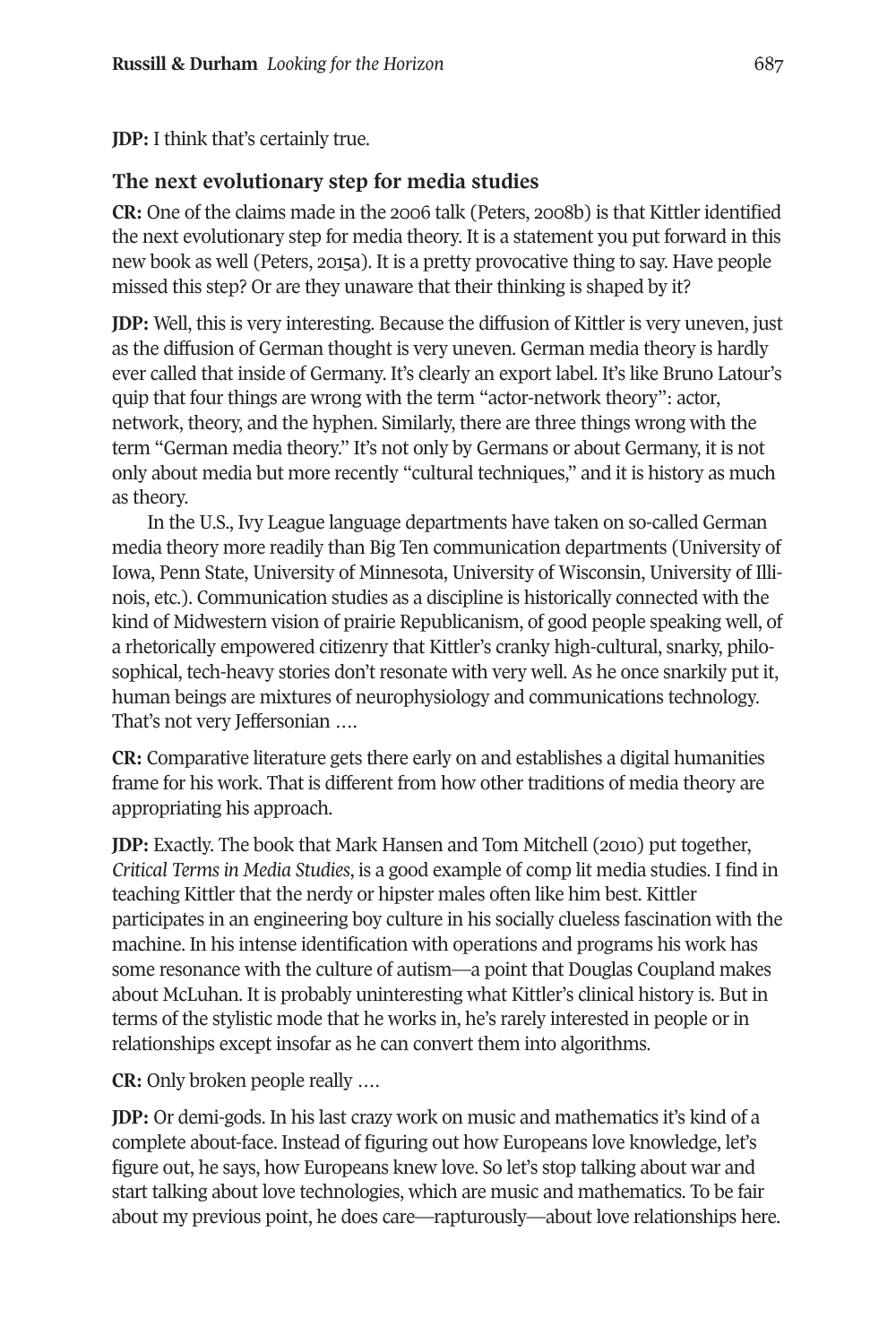These books are both enigmatic and suggestive, as I've argued in a recent essay (Peters, 2015b).

In terms of the next evolutionary step, Kittler, among other German media scholars, stands for several key things. Erudition is important. A sense of history. A willingness to get into the guts of machines. It's not something that I do well, although I think it's really important. Kittler even taught computer programming.

**CR:** You call him the theorist of the elements at one point.

**JDP:** Yeah. The Greek word *stoikheia* means elements (as in Euclid's *Geometry*) or letters, but it also means soldiers, so it brings together some of Kittler's key interests.

**CR:** How about time-axis manipulation and the way Sybille Krämer and yourself extend those reflections? Kittler loves 1-3-1 narratives in media history. Where there's writing, the differentiation of media flows with phonographic and photographic recording, and then the de-differentiation suggested by automated digital computing is understood as a technical device that erases the viability of the concept of medium altogether. Krämer's (2006) essay was a revelation in its isolation of the way recording facilitates the manipulation of temporal processes, and I find that this fact steers media theory to the environmental in ways that other narratives of the supposed sublation of media by software or convergence culture do not.

It shifts how you understand your surroundings to be constituted. Once you are intensely recording natural processes that escape our senses, and once you register environmental processes that exceed the consciousness and temporality of the human so profoundly—once you record things that we do not register physiologically—you get a very different account of the surroundings you're in. There are other ways into that realization aside from Kittler, but his approach strikes me as the most able to intersect with the self-understanding of earth sciences as presently constituted. It is very different from the Gaia-oriented approach taken by Latour.

**JDP:** Yes, Kittler celebrates the nineteenth-century analogue revolution for being able to record nonsense, non-signifying data. In his 1-3-1 narrative, the "1" was just writing, which imposed the discipline of the signifier. Everything had to go through the needle's eye. But in the graphic revolution you can record barometric pressure, blood pressure, vowels, heat, vapors, Earth tremors. A key question for environmentally inflected media studies is how to use our semiotic and hermeneutic tools on texts that were not consciously composed. The Earth itself is full of "signals" as the stratigraphers say, as they hunt for the marker that announced the anthropocene.

**CR:** The golden spike.

**JDP:** The universe is full of signals that are full of meaning but not products of mind. We can tell the four-billion year history of oxygen or the more recent history of climate from the texts they left behind. How should we think about the text of geologic history? What kind of hermeneutics can we bring to records that were not made by signifying animals?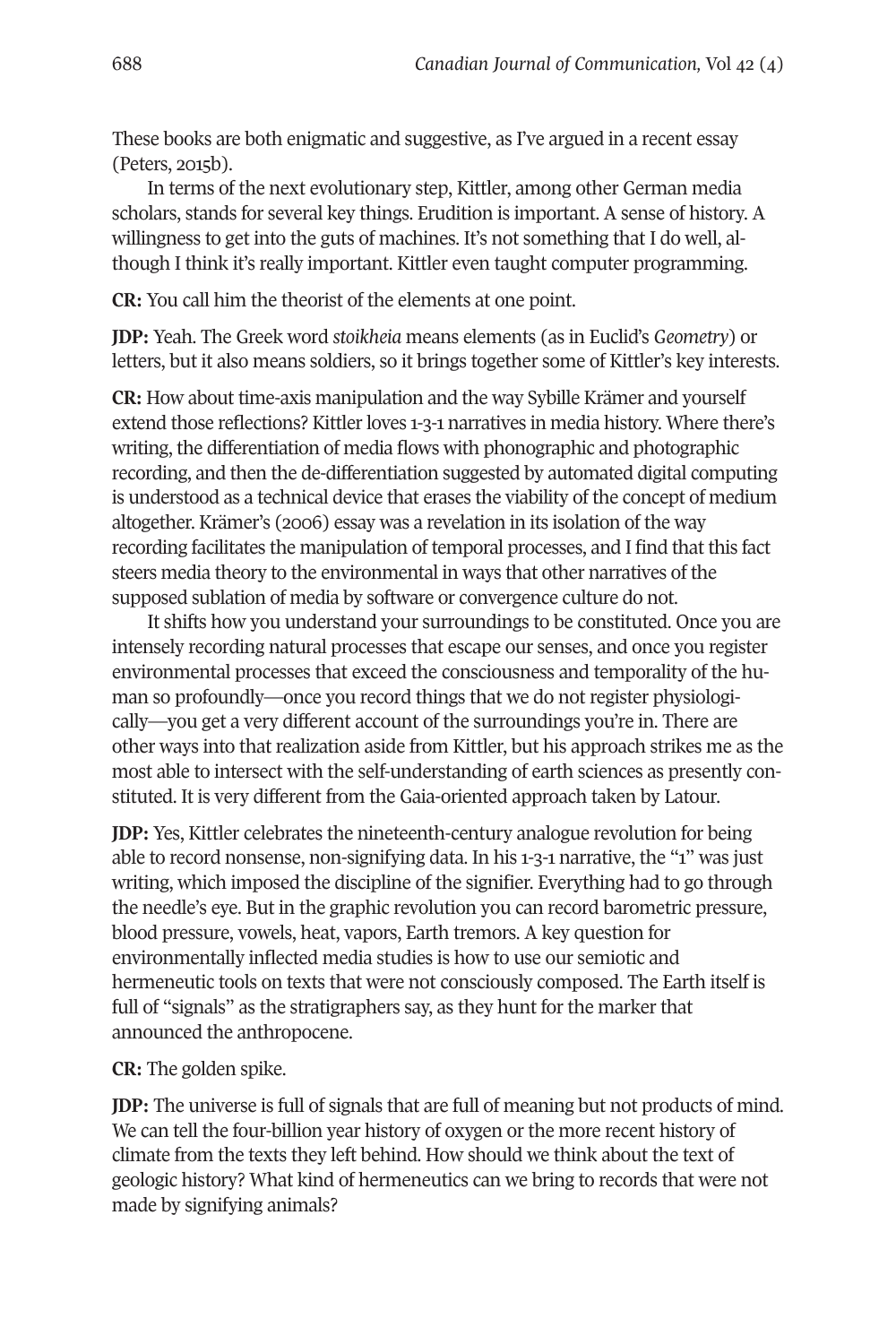**CR:** I think your book raises that question. What's at stake when you start calling these things a signal, a text, or media? Usually people default to a common constructivism. The idea is that once humans have a technical analogue for thinking about these things, then they retrospectively understand them as media. Ice cores then become media for example. It strikes me that there's a certain historicity that goes with that, and the human is safely installed as the maker of meaning, the planet is just undifferentiated background until people treat it as a semiotic medium.

I didn't take your book in this way. I see it as challenging that sort of constructivism.

**JDP:** Yes, thank you for that reading. And yet it is very difficult to wiggle out of seeing humans as lords of the signifier. It's especially hard in thinking about history.

When an anthropologist finds a new fragment of a pelvic bone or something, it's a new bone. But it is also old. And so the old is in some ways what's most new. So the past is emergent and radically dependent on the media by which we access it. Once corpses were just rotting cadavers, but since Crick and Watson they are archives of DNA. The past becomes signal only because of historically contingent technology, as I have argued (Peters, 2008). There is a historical construction of the past, but it is not fully or only constructed. There is something exceeding the mind.

**CR:** I think you're enabling the more complex sense of recursion that animates the earth sciences to shape our speculations here. Obviously, there is the iterability of writing and the recursion of computers, and these are interesting ways to work through the strange temporality of a past that becomes a signal that lets us access or renew the past. But if we let the approaches of the earth sciences become more emblematic of our thinking, and if we let the problems of how we record the fleeting, dynamical, cyclical processes that constitute our planet shape our historical approach, then this is going to force interesting changes in how we understand media.

**JDP:** Exactly.

## **The planetary**

**CR:** The most distinctive parts of your book (Peters, 2015a) demonstrate how physiology is deeply conditioned by the geophysical. Media theory is influenced deeply by an array of traditions that prize embodiment, whether physiological experimentation, phenomenological orientation, or affect theory, yet your book suggests the need to ground our conceptions of body and life in a much broader array of geoplanetary understandings and temporalities. Obviously, I think this is badly needed; however, I was surprised to learn how deeply our cosmologies and theologies have engaged this task.

**JDP:** Oh, absolutely. What else do cosmologies and theologies worry about? Max Weber defined religion as providing an account of the cosmos as a meaningful totality. Our bodies are made out of Earth elements. And star dust. The prejudice in critical studies against "nature" is nowhere near as strong as the more general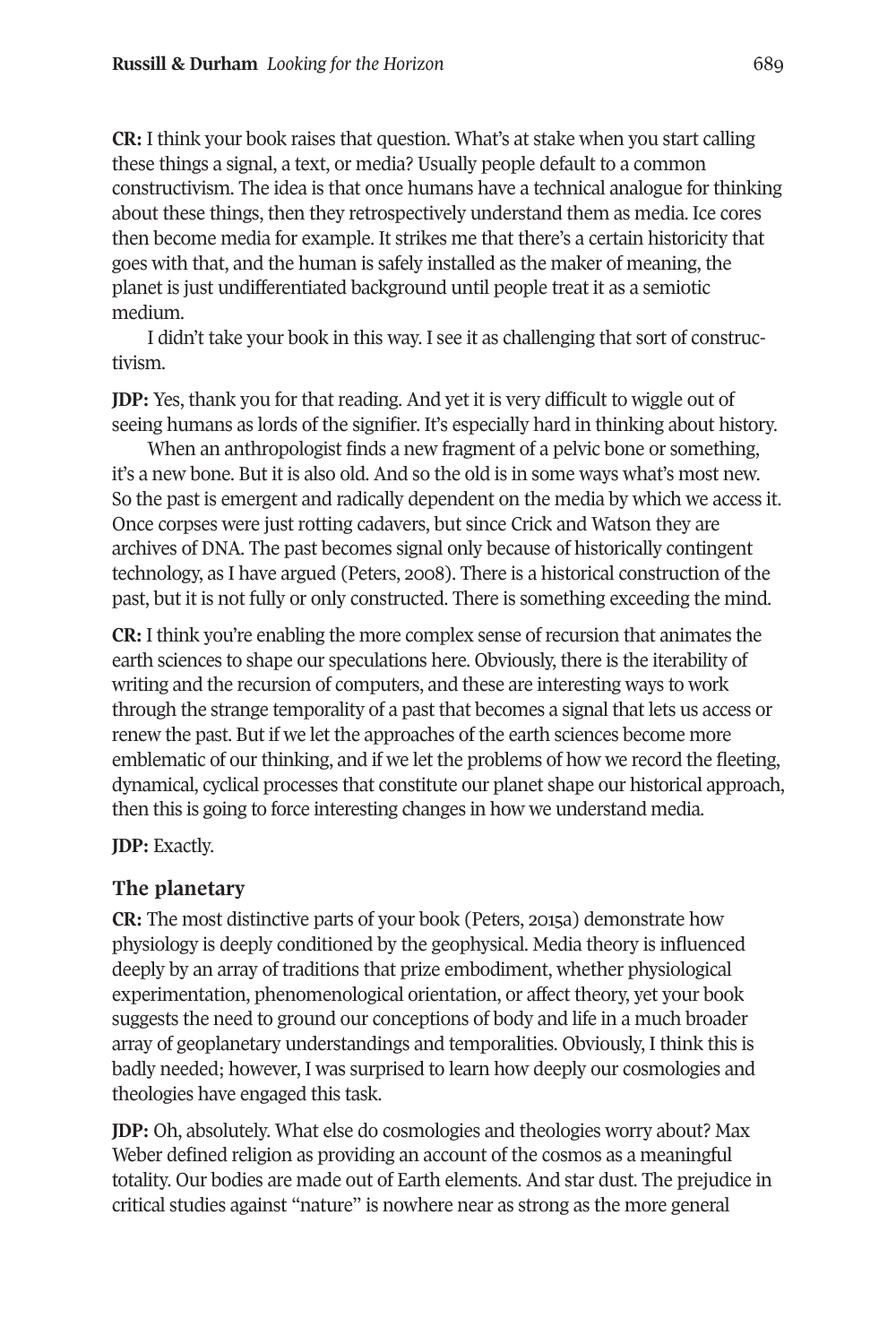intellectual prejudice against geocentricism. Nicolaus Copernicus, Johannes Kepler, Galileo Galilei, et al., taught us in the paradigm case of a modern intellectual overthrow that the Earth was not the centre of the cosmos. But today we need a critical geocentricism, an appreciation for our embedment in this unique planet.

**CR:** You invoke the film *Gravity* (Cuarón, 2013) as an allegory for reattaching media theory to its Earth-bound condition.

**JDP:** The climax of that movie is really moving. Throughout the film you are deprived of a horizon. You don't know how to orient. The film systematically removes a geocentric gaze; we look at the Earth, not from the Earth. (Sounds from Earth, in the form ofradio voices, interestingly, do provide one form of solace.) The spaceship is a parable of the anthropocene, of living in an entirely human-fabricated environment (see Buckminster Fuller). Once Sandra Bullock plops down on the Earth facedown in the mud, on the ground underneath the sky, there is this kind of visceral sense of rightness, of homecoming, of Odysseus being in Penelope's arms in Ithaca.

**CR:** I take the film against the horizon of our renewed interest in space transit films, *Interstellar*, *The Martian* (Scott, 2015), *Gravity*, and how they have repurposed the cultural programming of the twentieth-century space program. There is of course *2001* (Kubrick, 1968) and its crystalization of the mid-twentieth-century claim that our destiny is in space. It's brilliant in using filmic depictions of space as a medium of philosophical inquiry and scientific collaboration. Yet, it's so complicit with the cultural programming promoted by the space age, and its debasing depictions of Earth as a cradle or prison rock that requires escape for humans to evolve. It has been interesting to see these revaluations of space travel emerging. It's most obvious with *Interstellar* (Nolan, 2014) where the Matthew McConaughey character, the pilot, argues that our planetary narcissism cut off our interest in space and foreclosed the destiny of the species.

**JDP:** But then in *Interstellar* (Nolan, 2014) love solves everything. It bridges the chasm in the end.

**CR:** I guess I was too busy sorting the gravitational lensing to really notice. The temporality is so unforgiving. I loved that the film stays with that bit of it.

**JDP:** I thought *The Martian* (Scott, 2015) gave short shrift to the radical alienation of being on a planet other than Earth. The day-night cycle, the hot-cold cycle, how the sun looks different up there. Matt Damon is way too chipper.

**CR:** He's not even worried.

**JDP:** It's a kind of classic, stranded Yankee ingenuity, a Robinsonade: just put the poop in the potato soil and recycle. Damon makes travel look so easy across this barren planet. There is little reckoning with how fragile and fussy the infrastructural requirements would be to do what he's doing.

**CR:** I feel like Arendt (1958) really nailed this cultural tendency with her notion of Earth alienation.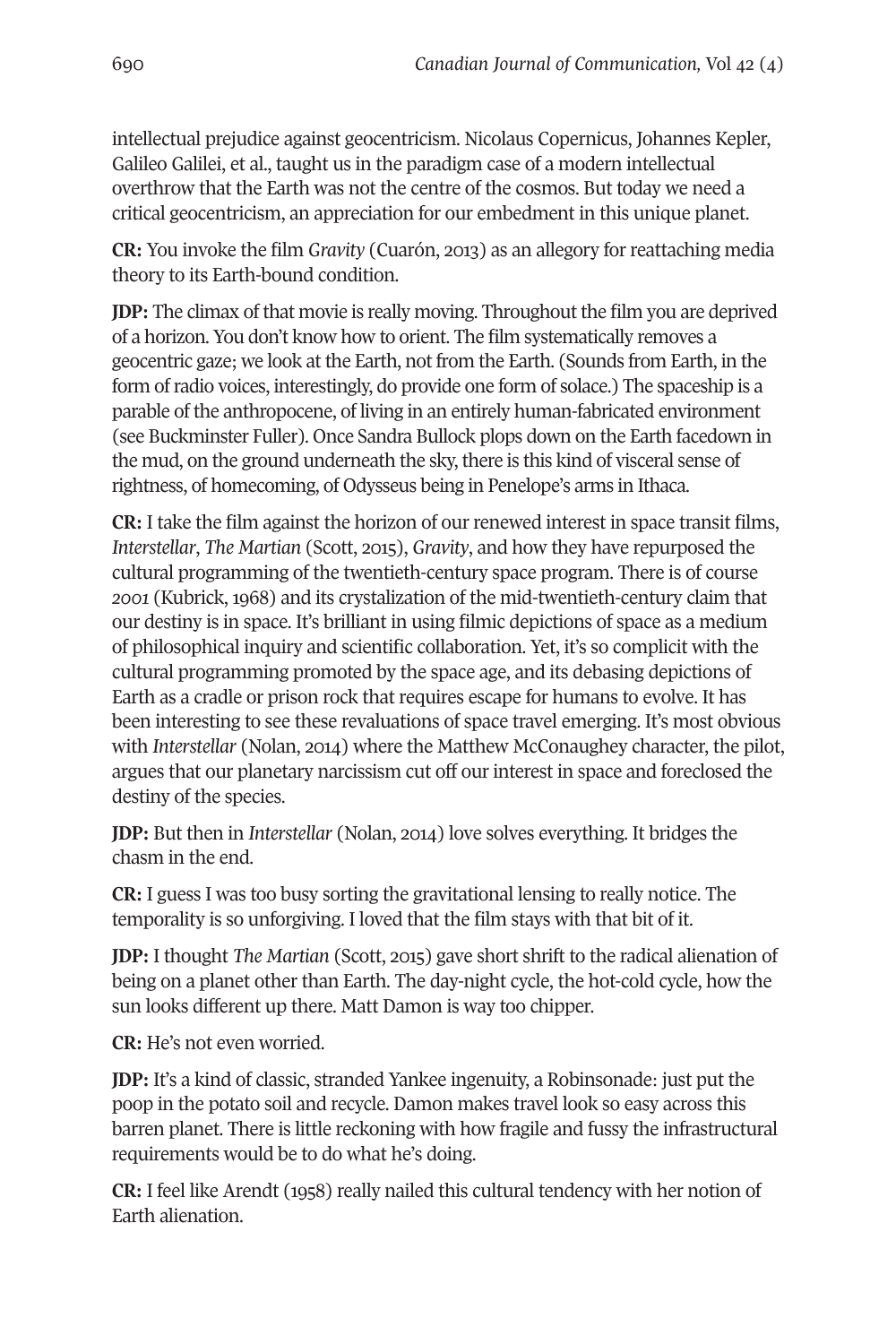**JDP:** *The Human Condition* (Arendt, 1958) is such a green book. And I don't know if it's been read that way enough.

**CR:** It's in the perfect moment, 1958, just as concerns with DDT are congealing into something bigger, and as Rachel Carson (1962) is putting together the pieces that become *Silent Spring* …

**JDP:** Sputnik is a framing worry in *The Human Condition* (Arendt, 1958). It's a good example of how you connect the passing moment to the big stuff.

**CR:** I always wonder about that. Arendt and McLuhan think that Sputnik is the really big deal, moreso than the digital computer, but it's a long book, so she's obviously thinking about this for a long time before artificial satellites spring into existence. She has that wonderful stuff in there about the telescope (Arendt, 1958). So it seems Sputnik is tied in with this longer conversation about telescopic optics and that her arguments about Earth alienation are bound up with the way the telescope changes our relationship to the cosmos.

**JDP:** Perhaps its opportunism on Arendt's part to grab a headline but show its world-historical significance. And the telescope also enforces solipsism, alienation from our own sensation. Because we can't trust our own eyes. Her analysis offers a kind of double movement, which I think is really great.

**CR:** Yeah, right. It corrodes faith in the senses by extending the eye to the unseen. There is so much good telescope theory! Alfred Whitehead, Arendt, Hans Blumenberg …

**JDP:** Blumenberg really deserves a much more robust reception in media studies. He's basically got much of the insight of Martin Heidegger without the pretentiousness and the toxic political past and with a very rich understanding of intellectual history and a sustained focus on technology.

**CR:** I'd like to loop this back to the question of earth science, and of the planetary, and of using some of the geo/eco/planetary conceptions of Earth as categories for media theory.

**JDP:** It's fascinating that geology has become the sexiest science. How did that happen?

**CR:** I don't know. It is actually pretty strange. Climate change, as a scientific idea, is more atmospheric and oceanographic than geologic, so it is odd to have the terrestrial science reassert itself as the source of alarm. Yet, it's refreshing that in a time supposedly defined by hyper acceleration the slowest field of study is having a moment, and it's a field that seems to reflect the pacing of its phenomenon in its work practices. I just like that the pace at which geologists work seems to reflect the phenomenon rather than career arcs or professional aspirations.

**JDP:** What about albedo as a concept?

**CR:** Oh, perfect! Do you know these "moon shot" proposals for coping with climate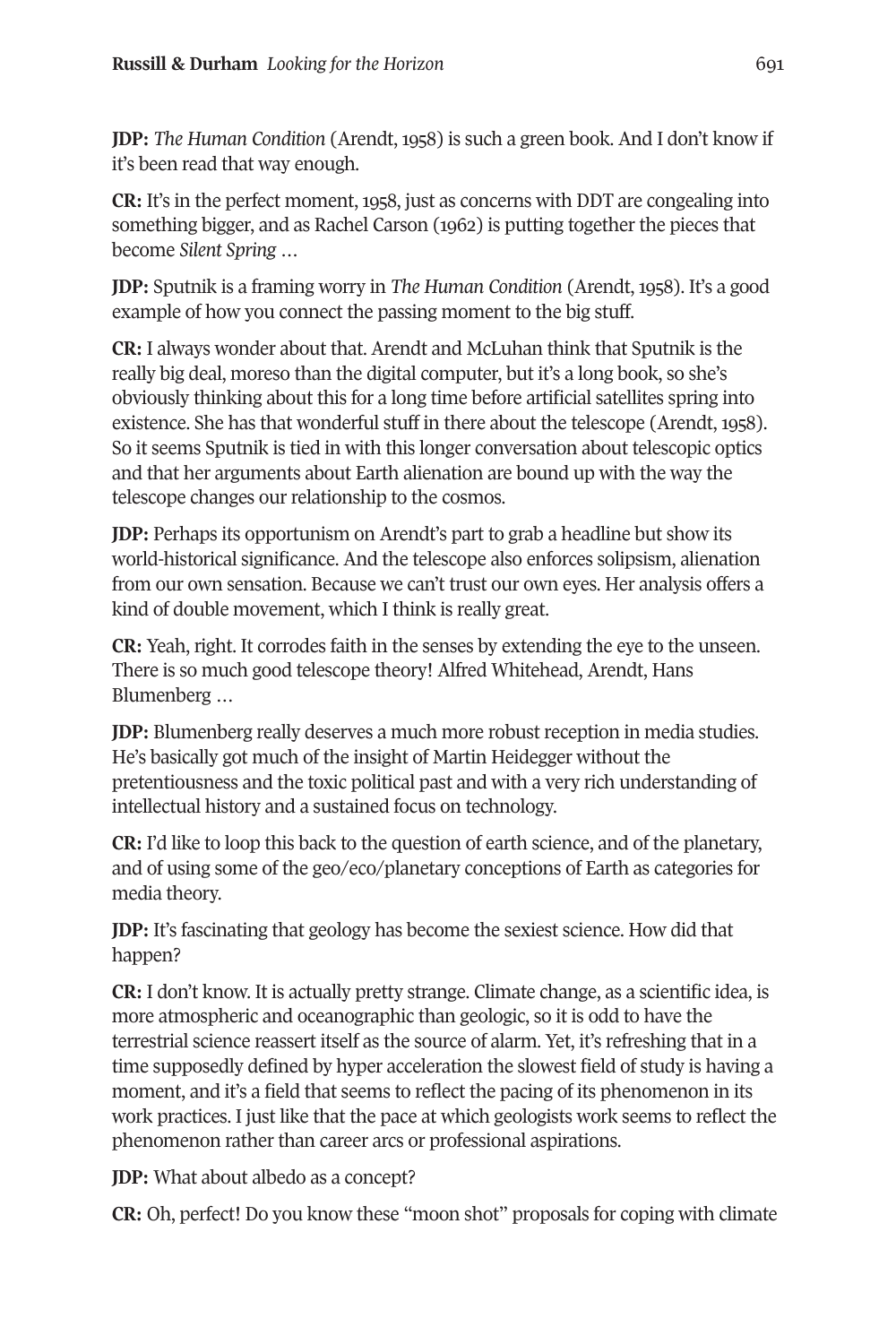change should it manifest abruptly? These ideas for changing the colour of the planet? One geoengineering group proposes whitening the clouds—a fleet of automated ships would shoot sea water into the clouds to whiten them, to increase their albedo. The effect is to shift the albedo of the planet and reflect more sunlight back to space in hopes of cooling the Earth. A whiter Earth to save the day. Chris Rock should get this into his stand-up routine. If it isn't working as intended, or if a volcano goes off and dims the planet unexpectedly, you just turn off the cloudwatering nozzles. Somehow this is all presented as benign, as if messing with or reprogramming our planetary light processing isn't fraught with difficulties. At any rate, I think albedo is wonderful because the planet is understood in terms of its properties for reflecting, refracting, and processing light. As an optical medium, I prefer it to geological referents and their inevitable sense of depth.

**JDP:** Albedo is of Latin origin, like a lot of scientific terms. There's a linguistic example of a long or slow indebtedness.

**CR:** I wish this sense of long and diverse cultural indebtedness was evident shouldn't we at least consider whether it is defacing the planet to change its colour? The most frightening pictures I've seen are these huge holes in glaciers, essentially a waterfall within a glacier. They are really beautiful, in a way, but the problem is that then the glacier doesn't need to melt to raise the sea, it just needs these moulins to drill down to the bottom, to lubricate the ice-land interface, and then it can slide into the ocean. The "glacial" pace of moving ice is sped up, the oceans rise, and the resulting icebergs melt, thus reducing the albedo of the planet. It is horrifying.

**JDP:** The James Balog (2012) film *Chasing Ice*, which uses automatic cameras to document the changing icy landscape of the planet, is very scary. And totally sublime.

**CR:** I like that he breaks himself into pieces to place these cameras there and then the cameras can't inhabit the environment either, and so they have to go back to fit them to the environment. A good lesson on how the biases of our usual surroundings are internalized into our default approach to environmental media, as you, Melody Jue (2014, 2015), and John Shiga (2013) are so good at illustrating. Nicole Starosielski (2016), too. I watch the film and think we are trapped by the idea that if crisis is not brought to the scale and temporality of our eye then we cannot know, care, or engage it, and so the presumption is if we record climate change, if our eyes were where the cameras were, then you would actually see it. And that by seeing and feeling anthropogenic climate change you would take it seriously. In this respect, I wish the problem of time-axis-manipulation in these films was more explicit—the finitude of cognition and interpretation more acceptable.

**JDP:** This goes back to geocentrism. Finitude is such an enabling and crippling condition at the same time. How do you get us to think about scale? The moralists have long noted the mismatch between the grandeur of the cosmos and the pettiness of our lives. We live in an astonishing universe and yet here I am, and I'm going to try to catch my plane in an hour. We're in Montréal in a hotel room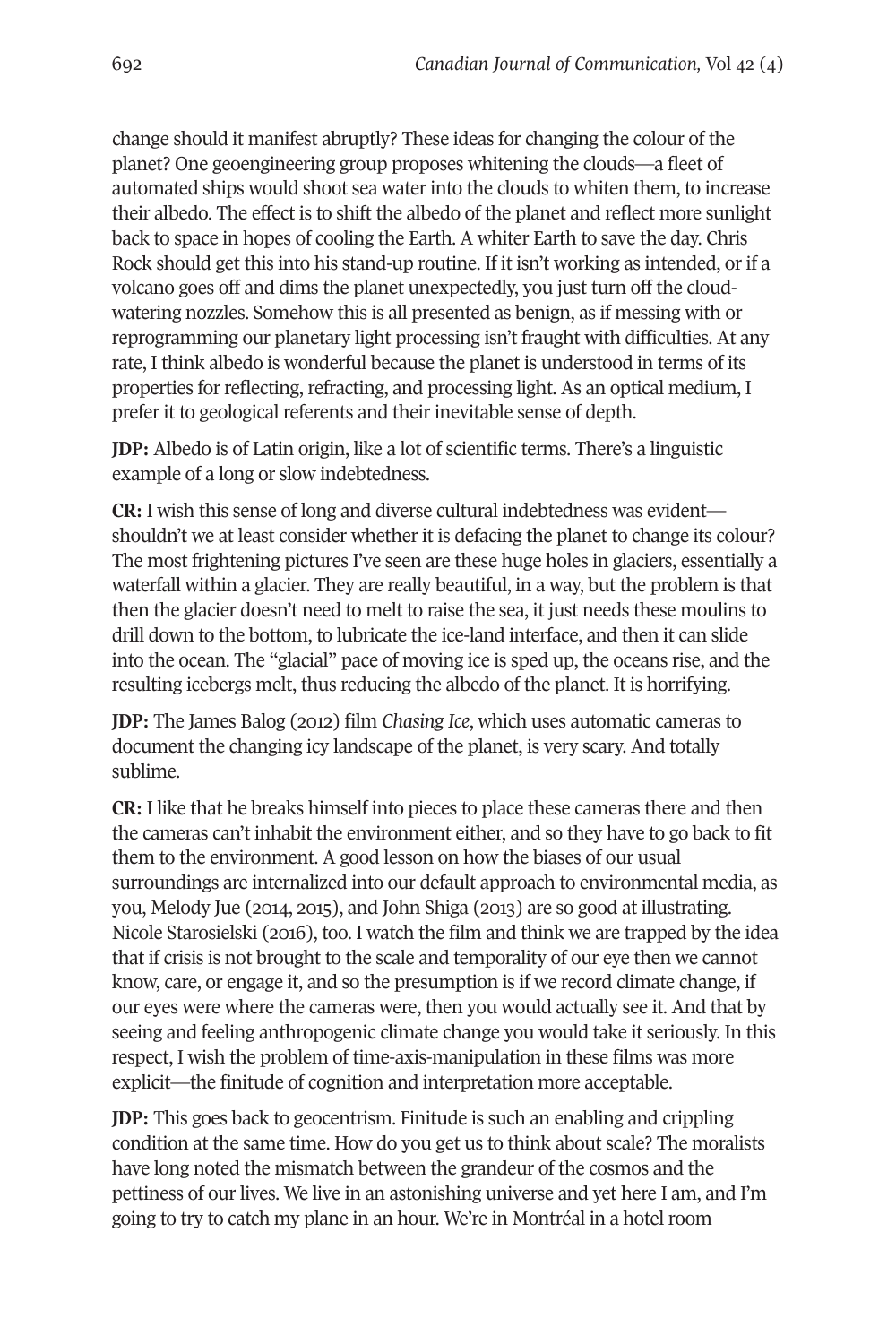grounded in this time and space and you and I get to be friends and have a great conversation. Perhaps the impossibility of ever seeing the big picture is a good thing and, we can rejoice in the astonishing fact that there is existence at all, and we are part of it for the time being.

## **Clouds**

**CR:** Clouds are an interesting site in this respect. The references in your book are fleeting, yet deeply significant and given priority in the title and frontispiece. There is only one image of clouds though, the Dutch landscape painting (see Figure 1).



**Figure 1: View of Haarlem with bleaching fields**

*Note:* Jacob van Ruidael (1665)

**JDP:** The painting is from 1665 by Jacob van Ruisdael, one of the greatest of many Dutch landscape painters. There are lots of reasons why I love the painting. In colour it's so much more beautiful. The clouds are kind of purply. I wanted it to be the cover of the book, but the press nixed it. At first I was upset about their cover design because it's an aerial view of winds rather than clouds. I wanted it to be the Sandra Bullock view, looking up, between heaven and Earth. But I've grown to like the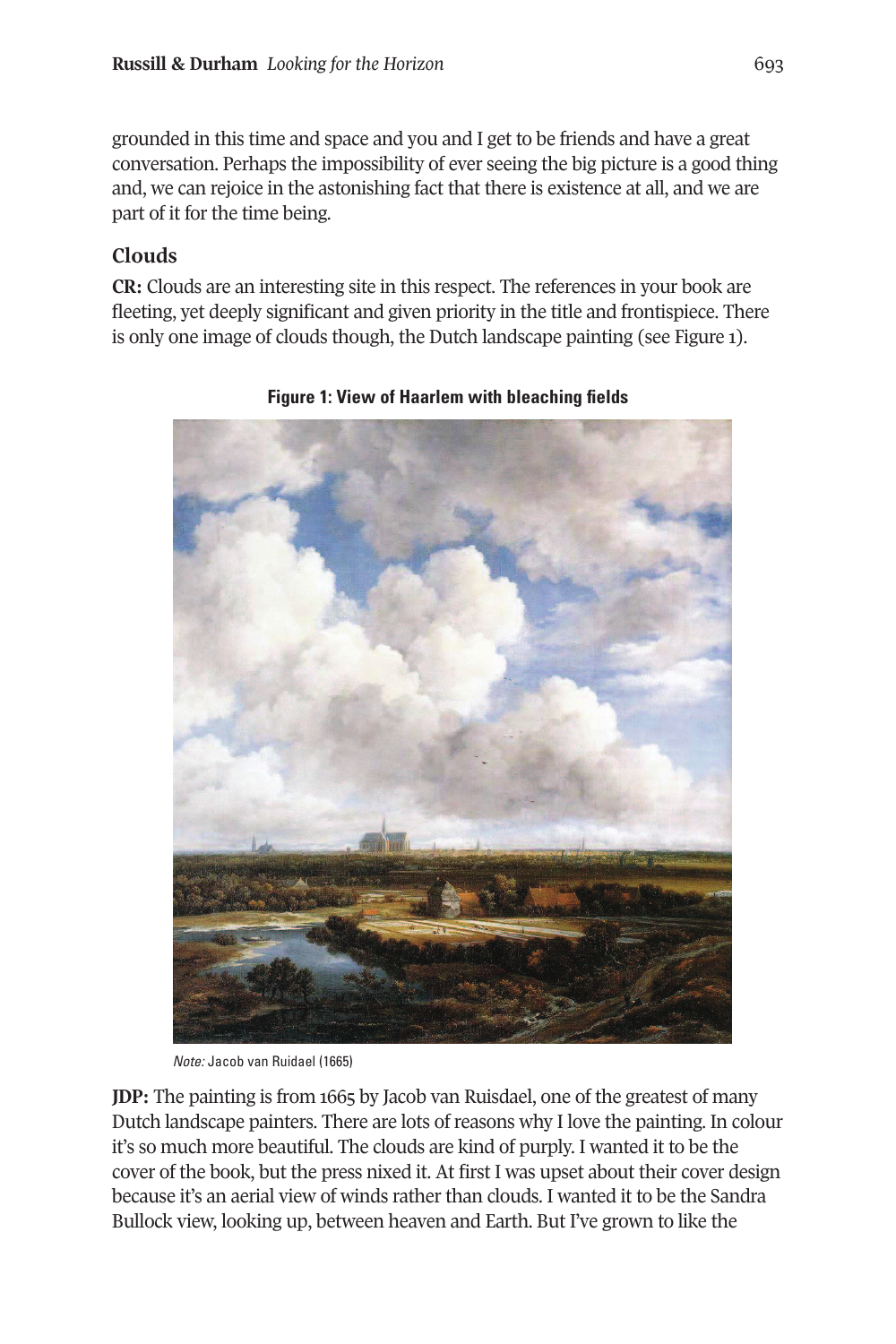cover. The image of swirling winds pointing in many directions kind of captures something of the busy multiple quality of the book itself.

But the Ruisdael would have been great. The artist was a Calvinist and Calvinists are iconoclasts and anti-idolators; they cannot make an image of divine things. But what about clouds? They are a kind of safe way to represent God's creative activity. Note the church on Ruisdael's horizon.

**CR:** Slightly clouded.

**JDP:** No one is really supposed to notice it, but it is the anchoring point. I love the fact that the horizon line is low. It's like two-thirds sky to one-third Earth. And it is not a particularly beautiful landscape. It's a bleaching field. The Dutch have a saying that God created the world but the Dutch made Holland.

**CR:** The Ruisdael painting reminds me of Richard White's (1996) neat little book on the Columbia River, *The Organic Machine*, and his attention to work as mediating our relationship to nature.

**JDP:** White's work is great. The Netherlands is a perfect model of a land that is both ship and sky. Haarlem without anthropogenic labour would not exist. Much of Holland is below sea level. There's the human-made environment right there, a little forerunner of the anthropocene.

**CR:** I like the resolution because you can't see the people working in the bleaching field, although they're there. And the church is on the skyline, built to stand out, yet dimmed by the clouds. In the book, you refer to the painting at a key moment, as you are suggesting a tension or conflict between terrestrial and atmospheric logics, and the image represents this tension, with the grid organization of land and the vague, indeterminacy of the sky.

**JDP:** The landscape follows the geometric logic of Renaissance perspective with grids and vanishing points. But the sky disobeys such strictures. The clouds exist as shape, colour, or contour, but not as line or depth. I owe this to Hubert Damisch's (2002) great book on cloud painting.

**CR:** I must say that this series of claims is really remarkable.Damisch (2002) offers the cloud as an agent of sorts, such that the challenge of depicting clouds scrambles the elements of Western landscape painting. You hint that the same could be said of media history, and you discuss how cloud recording confounds not just painting but photography and satellite imaging and computing as well, as if clouds instigate an abstraction of vision that we typically situate as an effect of nineteenth-century innovations in technical media. When did that occur to you? Is it true? I hope it's true.

**JDP:** Yeah, you're the only person who really caught how important cloud painting is in the history of analogue media. In the standard Kittler narrative, it is only with nineteenth-century analogue media that we can capture white noise. And yet white noise is precisely what these clouds are. They are not geometry, a symbolic grid, or alphabet. They are colour, shape, form, movement. There's no way to really anchor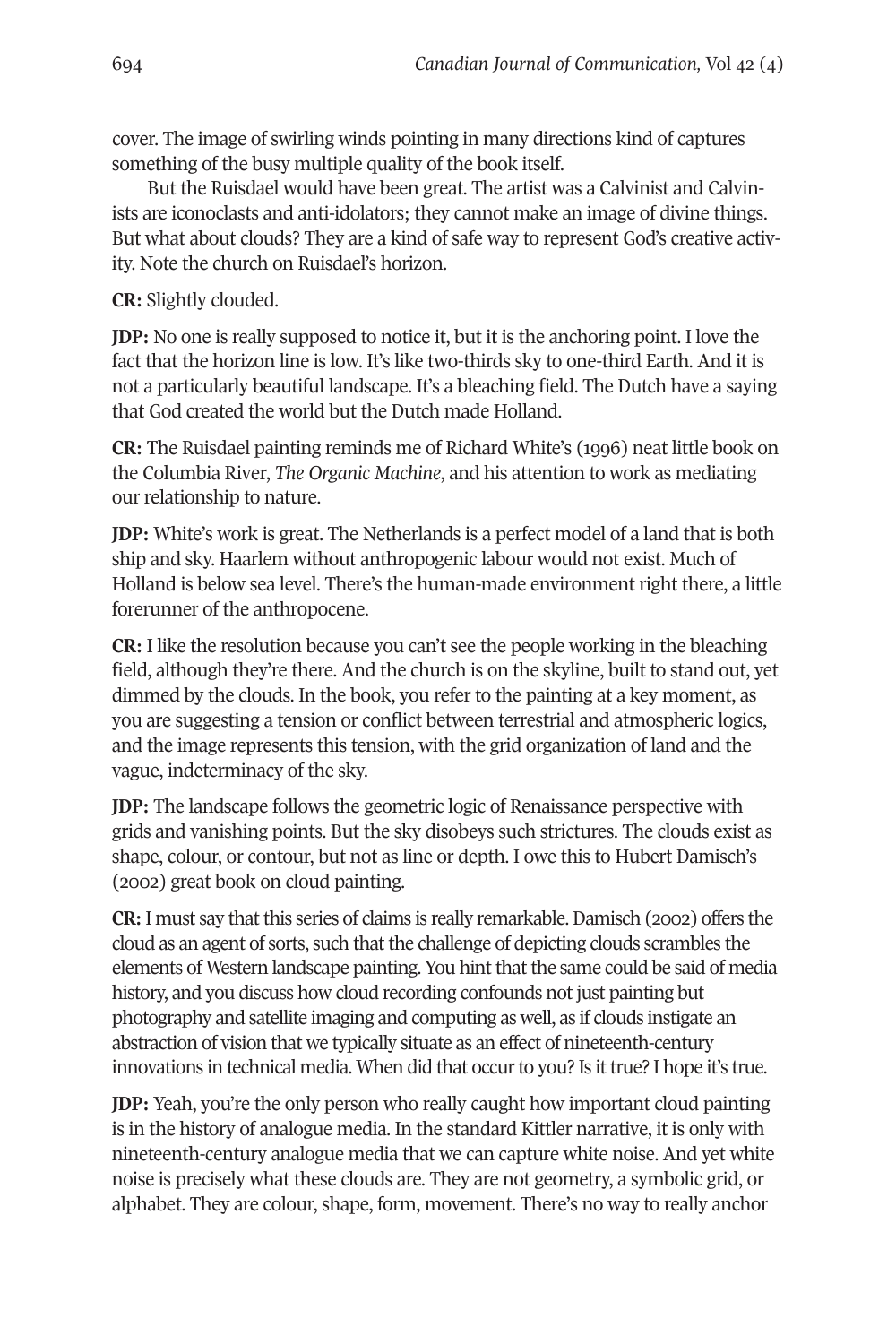them. In some ways this is the innovation, the ways that painters capture such fluiddynamic entities.

**CR:** The Kittler story still has the human as the pivot point. It is when recording doesn't flow through the human any more, that's the big distinction, that's the break.

**JDP:** Exactly. He assumes the human point of view to show its sublation by analogue recording.

**CR:** But you are reorganizing media history around the recognition of problems posed by dynamic objects, or unfixable processes that take fleeting form as objects. I find this so interesting because it might mean media theory and earth science can be constituted through the same problematics.

**JDP:** By all means, yes! Clouds are kind of the ultimate escapable object for a series of media regimes.

## **The digital**

**CR:** The book (Peters, 2015a) starts by bringing together concerns about ubiquitous digital computing and environmental deterioration, and it suggests that environmental destabilization calls out or renders relevant—refreshes perhaps—the kind of approach that is going to follow. Yet, in the ending of the book the digital is not evoked much. It ends on a different note.

**JDP:** Yeah. It's much more of a carbon note than a digital note.

**CR:** Yet throughout the book (Peters, 2015a), there's a lot that's said about either specific digital technologies or about the study of the digital in general. Most obviously, there's the way the digital is contextualized in terms of the longer history of writing, and it is a distinctive approach to take. How are you asking us to think about the digital when you situate it in this way?

**JDP:** I think that writing is the forerunner of all media. In its ability to do time-axis manipulation—to turn time into space and space into time, sound into sight and sight into sound—writing is the great precursor of both audiovisual and digital media. And in much of its history, writing has been a data processing medium. It was a tracking, categorizing, and computational medium before it was a storehouse for works of literature. Poems and novels are relatively rare compared to directories and phone books. Atlases, almanacs, bibles, cookbooks, directories, encyclopedias, to start the alphabet, are among many examples of printed genres that are about access to data.

**CR:** This approach challenges an overly literary sensibility, to be sure, and suggests that computation and writing are coeval, and that computation never escapes or fully separates from writing in the way we typically imagine it to do so.

**JDP:** The honorific sense of writing has to do with the kind of lamentation narrative about its decline. (But note the explosion of texting; writing is not going anywhere!)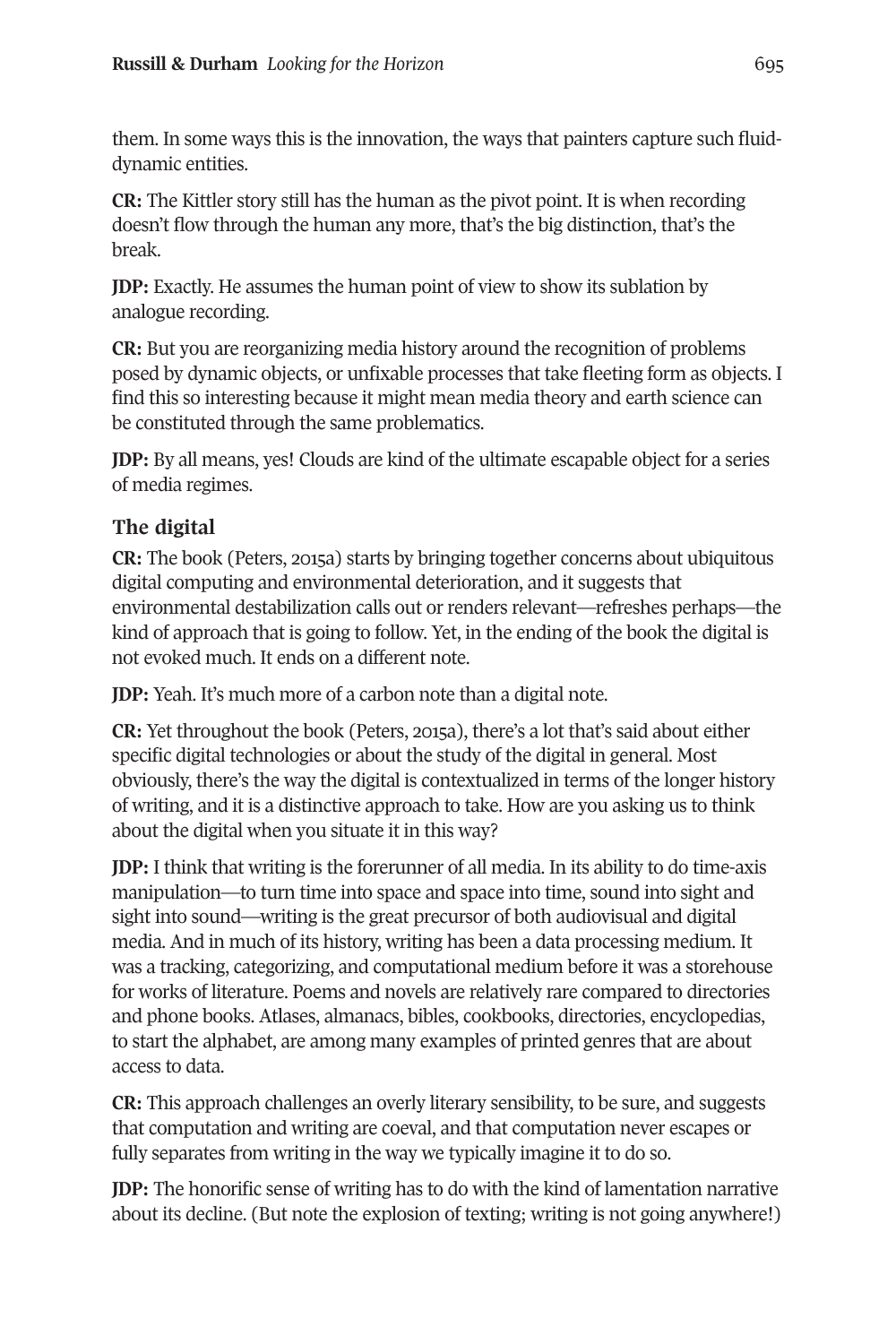**CR:** There are still people that lament the GUI [graphical userinterface] as a corruption of the command line conception of computation. You probably remember your first computer being command line and you wrote to give instructions.

**JDP:** I worked with DOS [disk operating system] a little bit.

**CR:** It is how you gave it commands, but also how you understood its workings. Many people believe that losing that connection through writing to computational systems results in massive illiteracy, even as graphical interfaces are celebrated as a condition of democratizing computer use. You know, Biella Coleman's (2012) work on hackers? Isn't it all about writing, all about IRC [internet relay chat]?

**JDP:** I love her work. And note the military connection too. The command line involves command. The computer is a kind of shrunken postal service, with its addresses and storage depots and distribution networks. But the postal system, originating in the Roman *cursus publicus* is a system for routing military communications through the empire. Bernhard Siegert's (1999) first book is all about this.

**CR:** In one of Richard Feynman's old lectures he explains the essence of the computer as a filing system, as brought into being as a filing problematic. The computer is simply a file clerk that is automated, and he has this wonderful Feynmanesque way of making its workings accessible through a praxiological metaphor that builds on this example.

**JDP:** There is a robust tradition of interest in media history for files and paperwork. I think of Bernhard Siegert, Cornelia Vismann, Bernard Dotzler, and Markus Krajewski, and closer to home, Lisa Gitelman, Ben Kafka, and Craig Robertson. I try to add to this in a recent piece about how Mormon theology's deep interest in accounting can be seen media-theoretically. The argument is that Joseph Smith envisions a way that records on Earth are valid for eternity (Peters, 2016). This is tied up with the Mormon doctrine of vicarious rituals on behalf of the deceased so that you can do baptisms or marriages or other kinds of sacred ceremonies in temples on behalf of your dead ancestors. And Smith is totally insistent that these events have to be witnessed and be documented. There have to be signatures of witnesses and at the point when you've gathered all these signatures, you're going to create this kind of divine archive. The mission of the church is on the last day to deliver the book to God. Here the final judgment is not this big apocalyptic rupture but the handing in of a literary work—more like a dissertation defence maybe!

**CR:** The temporal bias of religion puts it at the forefront of storage.

**JDP:** But as I always remind my students, it is not enough to talk about space and time in the Innis tradition; you always need the third term of power. Innis was a forerunner of the great interest in bureaucracy. The categories that bureaucrats invent are the categories that govern us. What counts is what's counted, as someone quipped. Didn't Stephen Harper muck with the census in Canada?

**CR:** He did. He wanted to erase the evidentiary basis on which the state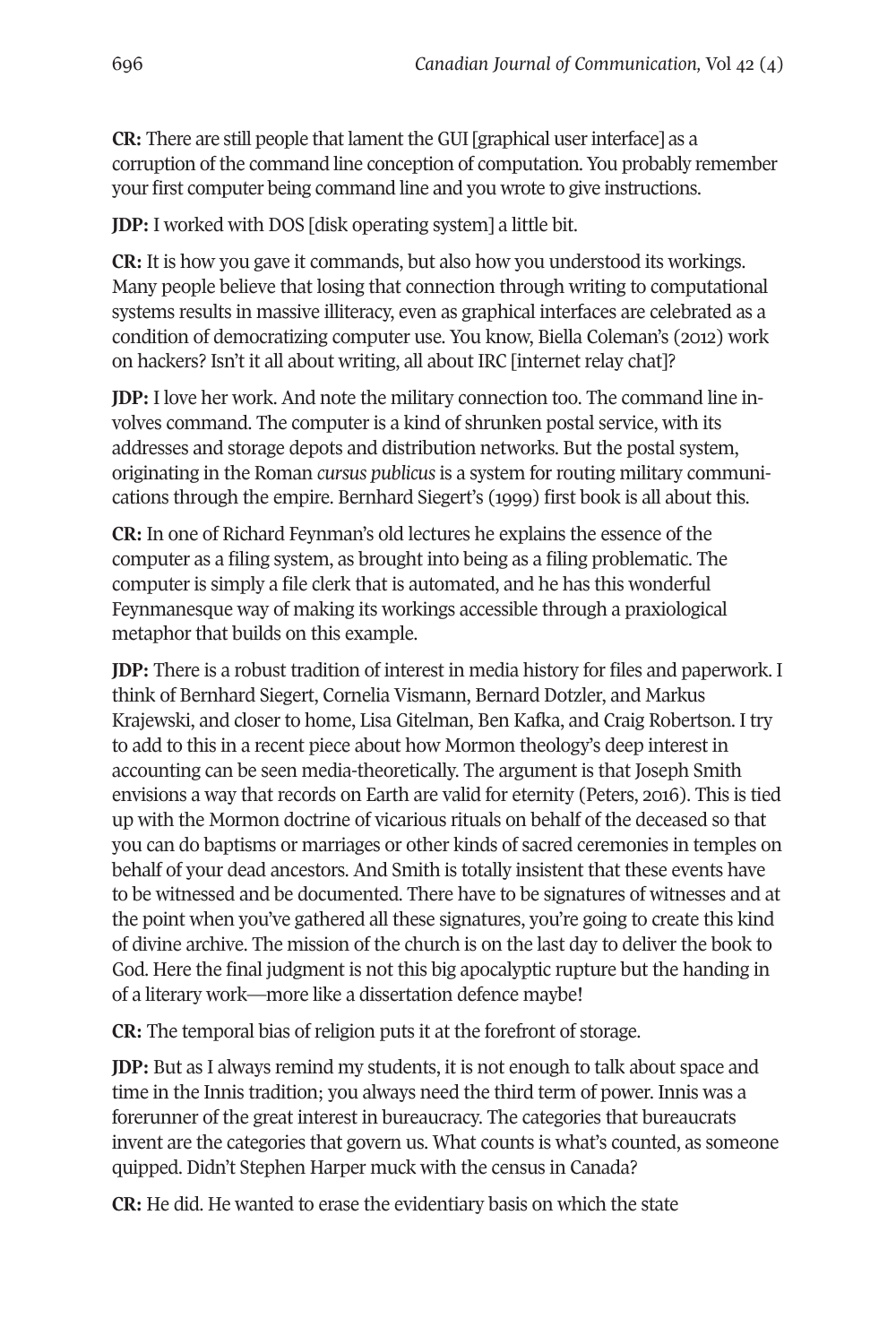conventionally disposed over the social. So there were a series of things he did that illustrated a kind of disdain for the knowledge function of the state. We got rid of him and the long-form census is mandatory again. I'll confess it seems distinctly Canadian to agitate for a return to long-form bureaucracy.

**JDP:** Bernhard Siegert says the state is always dealing with the entropy of paperwork because states produce paper, but they also produce way too much paper to ever be monitored. In some ways computation was invented to track the crisis of paper overload. And, of course, it's produced other kinds of overload. Iatrogenic disease again …

**CR:** Yes! I am partial to the thesis that automated digital computing is called into being by the bureaucratic nightmare of managing these internationally interdependent systems.

**JDP:** Absolutely. You know Ben Kafka's (2012) book *The Demon of Writing?* He shows how the term *bureaucracy* is invented in the late eighteenth century and how it kind of goes viral amid all the worries about paperwork during the French Revolution and beyond. He's got all kinds of really interesting psychoanalytic stuff about the paranoia of some bureaucrat somewhere writing something in an office and thereby wrecking your life, which we can all relate to because that's happened to every one of us.

**CR:** I think of Terry Gilliam's (1985) film *Brazil*. Robert De Niro's character is literally buried by paperwork. Tuttle [De Niro's character] might even be an HVAC repair specialist, which seems even more appropriate today. By opting out of bureaucratic existence he is branded a terrorist, and he engages in a sort of anarchistic infrastructural repair, yet the disdain for paperwork that characterizes his politics ultimately fails, as he is literally consumed by a whirlwind of papers or computer printouts or something. No escape. The film is delightfully nuts.

**JDP:** Yes, so in fishing for historical models of dealing with environments and infrastructures, bureaucracies and religion are kind of goldmines for thinking about how we use media to mediate our life on Earth.

**CR:** It is interesting how religious institutions have become a crucial mediator of earth science for those on the campaigning and policy sides of environmental work. If you need to mediate this difficult message on climate change, if you realize you need to access pre-existing communities of persuasion that have been around for a long time, then you need religious organizations. The marketing and PR professions are not very old, but the religions have stories, symbols, narratives, parables, and places where people gather, and so there has been a push to learn from and integrate religions organizations—to recognize the longer timeline and civilizational perspective on which they sometimes operate.

**JDP:** I was talking earlier about Red Tories—Pope Francis joins a kind of ethical conservatism with a radicalism about the poor and care for the Earth.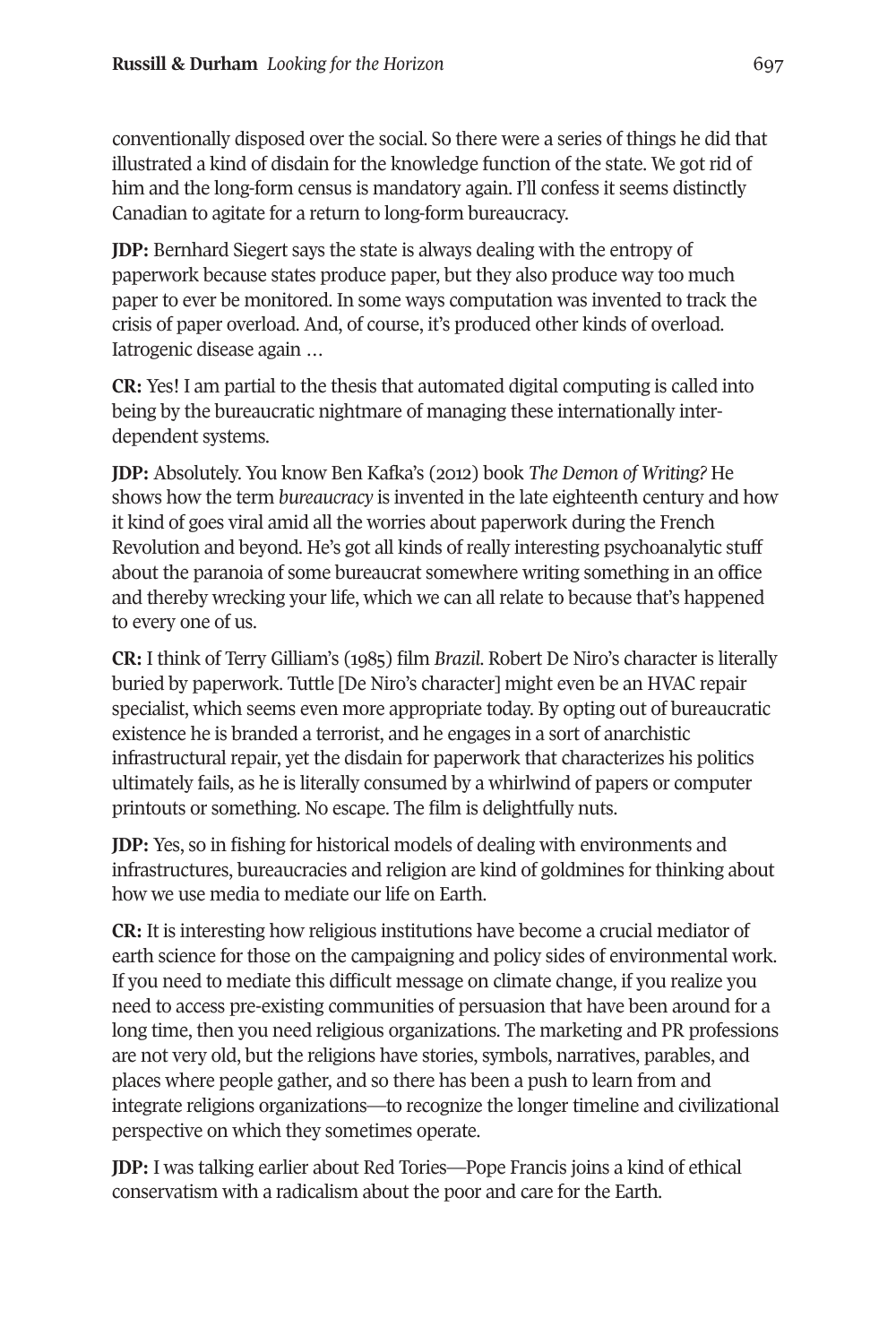**CR:** He chose a good name! I find this all very interesting, *The Marvelous Clouds* as our Pope Francis moment. Or as a Red Tory reckoning with the implications of environmental crises that finds the common project in scientific and humanistic concerns.

**JDP:** Remember that for me, Red Tories are fantasies of looking across the 49th parallel; I have not had to live with them! But if there's anything that this book is written against, it's C.P. Snow's postwar idea of the two cultures of art versus science. What a hideous idea. My book is also trying to write in such a way that there wouldn't have to be fights between science and religion. It's trying to kind of offer a religious outlook that is at once scientific. Maybe someone like Baruch Spinoza or, you know, a lot of people.

**CR:** Or James … William James.

**JDP:** James. You took the words right out of my mouth. I can't imagine a better name to end on.

#### **References**

- Arendt, Hannah. (1998). *The human condition.* Chicago: University of Chicago [Originally published in 1958].
- Balog, James. (2012). *Chasing ice.* Submarine Deluxe
- Carson, Rachel. (1962). *Silent spring.* Houghton Mifflin Company.
- Coleman, Gabriella. (2012). *Coding freedom.* Princeton, NJ: Princeton University Press.
- Cuarón, Alfonso. (2013). *Gravity*. Warner Bros.
- Damisch, Hugh. (2002). *A theory of /cloud/: Toward a history of painting.* Stanfrod, CA: Stanford University Press.
- Gilliam, Terry. (1985). *Brazil.* 20<sup>th</sup> Century Fox.
- Jue, Melody. (2014). Vampire squid media. *Grey Room, 57*, 82–105.
- Jue, Melody. (2015). *Wild blue media: Thinking through seawater*.Doctoral dissertation.DukeUniversity. Kafka, Ben. (2012). *The demon of writing: Powers and failures of paperwork.* MIT Press.
- Krämer, Sybille. (2006). The cultural techniques of time axis manipulation: On Friedrich Kittler's conception of media. *Theory, Culture and Society, 23*(7-8), 93–109.
- Kubrick. Stanley. *2001: A space odyssey.* Metro-Goldwyn-Mayer.
- Mitchell,W.J.T.,&Hansen,M. (2010).*Criticaltermsfor media studies*.Chicago:University ofChicagoPress.
- Innis, Harold A. (2004). Memoir of Harold Adams Innis covering the years 1894–1922. *Canadian Journal of Communication, 29*(2), S-1–S-74.
- Nolan, Christopher. (2014). *Interstellar*. Paramount Pictures.
- Noll, Mark. (2013). *Canada, the North American "alternative": A conversation with Mark Noll.* [https://www.cardus.ca/comment/article/4077/canada-the-north-american-alternative-a](https://www.cardus.ca/comment/article/4077/canada-the-north-american-alternative-a-conversation-with-mark-noll)[conversation-with-mark-noll/](https://www.cardus.ca/comment/article/4077/canada-the-north-american-alternative-a-conversation-with-mark-noll)
- Peters, John Durham. (1999). *Speaking into the air.* Chicago: University of Chicago Press.
- Peters, John Durham. (2008a). Strange sympathies: Horizons of German and American media theory. In Frank Kelleter & Daniel Stein (Eds.), *American studies as media studies* (pp. 3–23). Heidelberg, DE: Universitatsverlag Winter.
- Peters, John Durham. (2008b). History as a communication problem. In Barbie Zelizer (Ed.), *Explorations in communication and history* (pp. 19–34). London, UK: Sage.
- Peters, John Durham. (2015a). *The Marvelous Clouds.* Chicago: University of Chicago Press.
- Peters, John Durham. (2015b). Assessing Kittler's *Musik und Mathematik*. In Stephen Sale & Laura Salisbury (Eds.), *Kittler now* (pp. 22–43). Cambridge, UK: Polity Press.
- Peters, John Durham. (2016). Recording beyond the grave: Joseph Smith's celestial bookkeeping. *Critical Inquiry, 42*(4), 842–866.